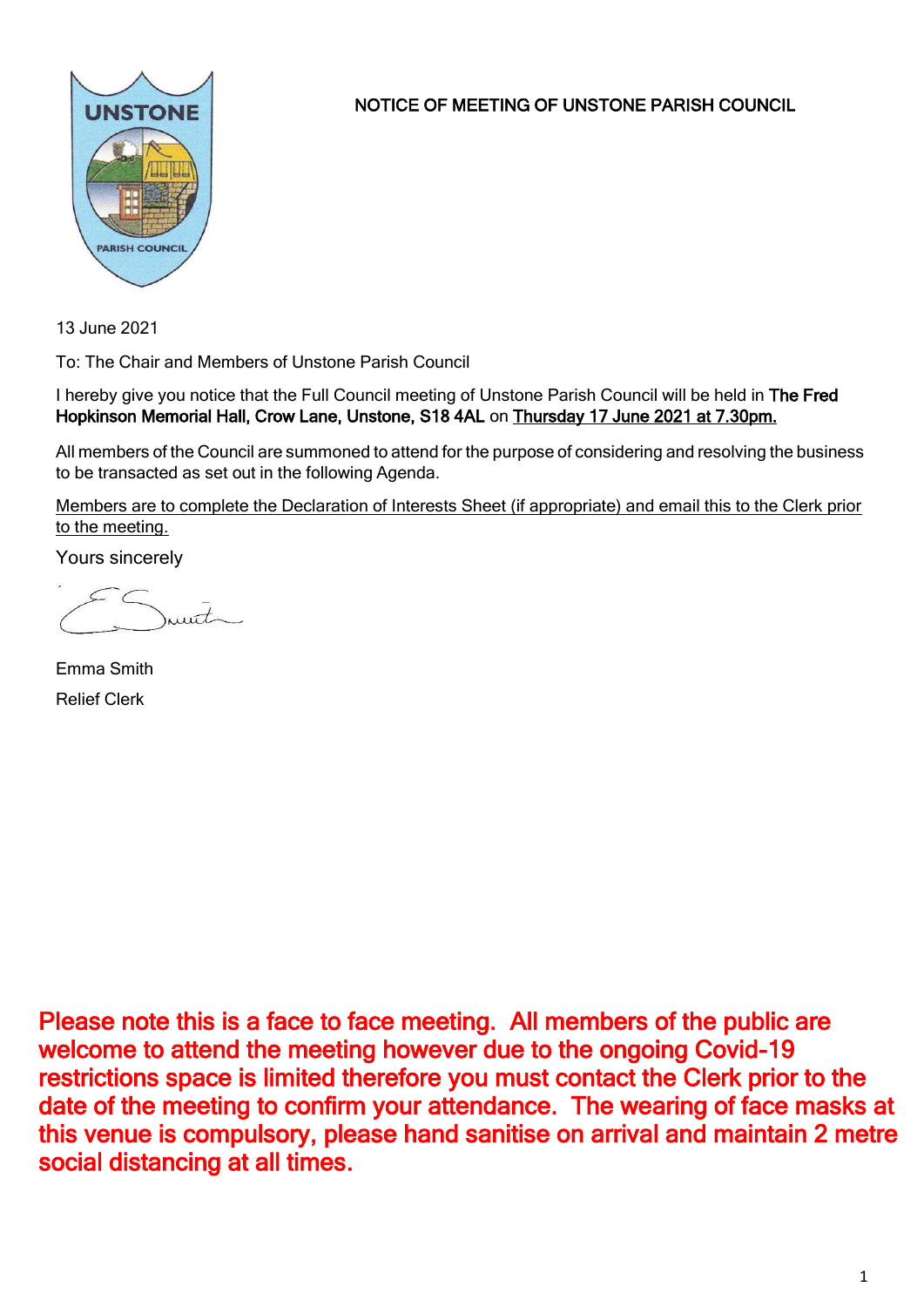### 1. To receive apologies for absence.

### 2. Variation of Order of Business.

### 3. Declaration of Members Interests and Requests for Dispensation

Members are requested to declare the existence and nature of any disclosable pecuniary interest and/or other interest, not already on their register of interests, in any item on the agenda and withdraw from the meeting at the appropriate time, or to request a dispensation. Please note that appropriate forms should be completed prior to commencement of the meeting.

4. Confidential Item – To determine which items, if any, on the Agenda should be taken with the public excluded. If the Council decides to exclude the public it will be necessary to pass a resolution in the following terms:-

"That in view of the confidential nature of the business about to be transacted, to consider a resolution to exclude the Press and Public from the meeting in accordance with the Public Bodies (Admission to Meetings) Act 1960, s1, in order to discuss the item."

### 5. To confirm the minutes of the Council Meeting held on 20 May 2021

### 6. **Reports**

- (a) If the Police Liaison Officer is in attendance they will be given the opportunity to raise any relevant matter
- (b) If a County Council or Borough Council Member is in attendance they will be given the opportunity to raise any relevant matter.

#### 7. Chair's Announcements

#### 8. To note Clerks report/correspondence received

- (a) Advertisement signs on the grass verge adjacent to Apperknowle Cricket Club Correspondence
- (b) Road Works 4 6 August, Summerley Lower Road, Apperknowle for Openreach
- (c) Road Closure 3 August, Town End, Apperknowle for Openreach
- (d) Cllr Land and Smith attended Unstone Junior School on 26 May 2021

### 9. To note DALC and other items circulated for information

DALC Circular for June 2021

# 10. Items raised by Councillors

- (a) Parking near the Devonshire Public House in Middle Handley
- (b) Dronfield Town Council Burial Committee update

# 11. To note Caretakers report circulated to all Councillors

# 12. Responsible Financial Officer report

- (a) To approve the payment list for June 2021 £10,655.12
- (b) To approve the bank reconciliation up to 31 May 2021
- (c) To note DET Funding grant claim received the payment of £6,000
- (d) To note CCTV due to be installed at the end of July 2021
- (e) To approve quote for Fire rated Roller Shutter in the Hall
- (f) To note AGAR has been submitted to PKF Littlejohn

# 13. Planning Application

- (a) NED/20/01124/FL Construction of two 3 bed semi-detached affordable houses on the redundant car park (Amended Plans) (Amended Title) – Planning Committee meeting regarding this application on 22 June 2021 at 1pm if anyone would like to attend.
- (b) NED/21/00596/FLH New front entrance lobby and creation of link to existing garage and workshop at Hilltop, Hundall
- (c) NED/21/00529/FLH Application for a single storey front extension at 24 High Street, Apperknowle

# 14. Planning Decisions

(a) NED/21/00281/CUPDMB – Application to determine if prior approval is required for a proposed change